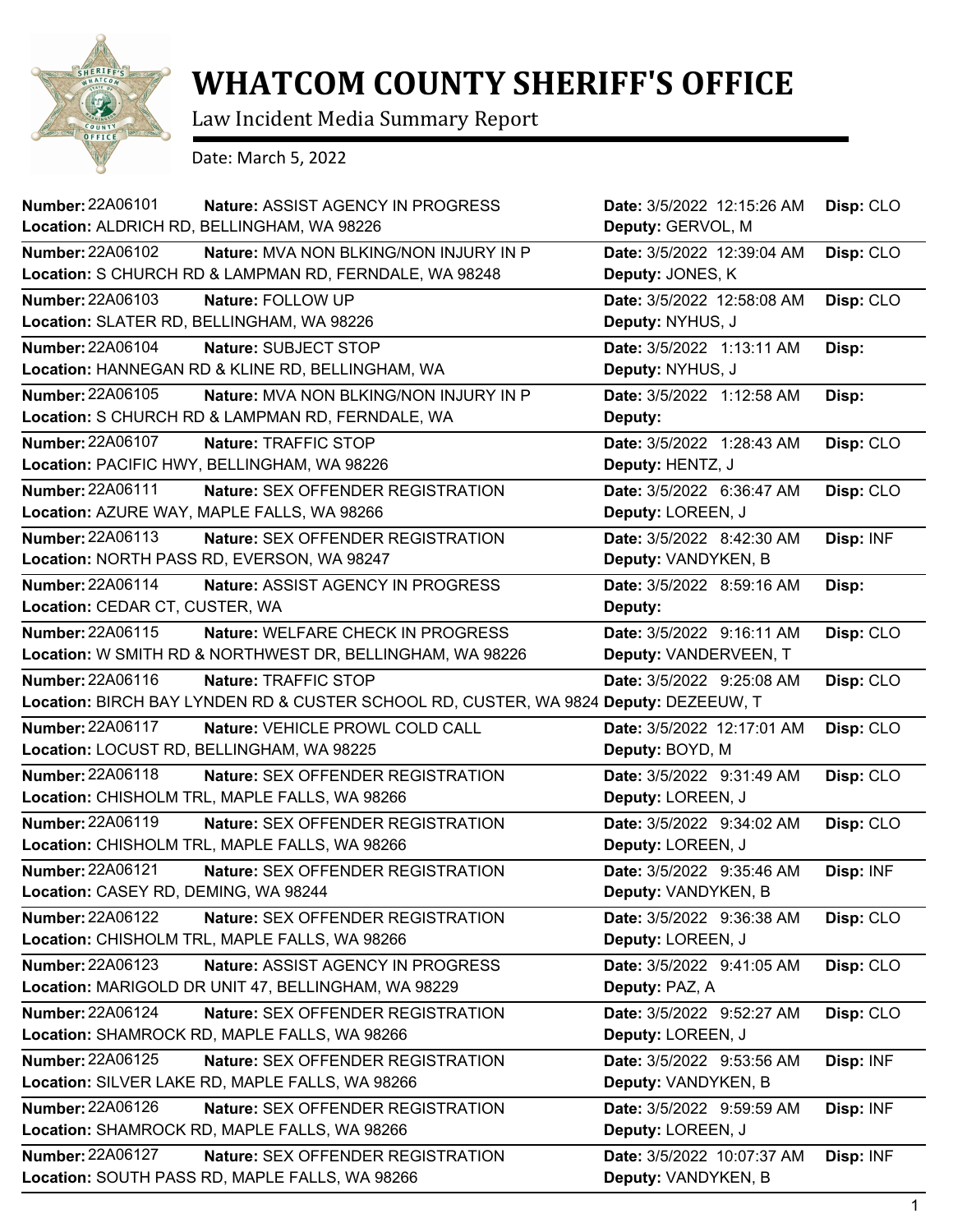| Number: 22A06128                            | <b>Nature: SEX OFFENDER REGISTRATION</b>                                                      | Date: 3/5/2022 10:17:03 AM | Disp: INF |
|---------------------------------------------|-----------------------------------------------------------------------------------------------|----------------------------|-----------|
|                                             | Location: KING VALLEY DR, MAPLE FALLS, WA 98266                                               | Deputy: VANDYKEN, B        |           |
| <b>Number: 22A06129</b>                     | <b>Nature: SEX OFFENDER REGISTRATION</b>                                                      | Date: 3/5/2022 10:19:45 AM | Disp: CLO |
|                                             | Location: BALFOUR VALLEY DR, MAPLE FALLS, WA 98266                                            | Deputy: LOREEN, J          |           |
| Number: 22A06130                            | Nature: SEX OFFENDER REGISTRATION                                                             | Date: 3/5/2022 10:21:08 AM | Disp: INF |
|                                             | Location: GREEN VALLEY DR, MAPLE FALLS, WA 98266                                              | Deputy: VANDYKEN, B        |           |
| <b>Number: 22A06131</b>                     | <b>Nature: SEX OFFENDER REGISTRATION</b>                                                      | Date: 3/5/2022 10:24:29 AM | Disp: CLO |
| Location: APACHE DR, MAPLE FALLS, WA 98266  |                                                                                               | Deputy: LOREEN, J          |           |
| Number: 22A06132                            | Nature: SEX OFFENDER REGISTRATION                                                             | Date: 3/5/2022 10:26:33 AM | Disp: CLO |
| Location: APACHE DR, MAPLE FALLS, WA 98266  |                                                                                               | Deputy: LOREEN, J          |           |
| <b>Number: 22A06133</b>                     | Nature: WATCH FOR IN PROGRESS                                                                 | Date: 3/5/2022 10:26:37 AM | Disp:     |
|                                             | Location: BIRCH BAY LYNDEN RD & SUNRISE RD, CUSTER, WA                                        | Deputy:                    |           |
| <b>Number: 22A06134</b>                     | Nature: SUSPICIOUS PERSON COLD CALL                                                           | Date: 3/5/2022 10:27:13 AM | Disp:     |
| Location: STEIN RD, CUSTER, WA              |                                                                                               | Deputy:                    |           |
| Number: 22A06135                            | Nature: SUSPICIOUS PERSON IN PROGRESS                                                         | Date: 3/5/2022 10:26:49 AM | Disp: CLO |
| Location: RAMONA LN, CUSTER, WA 98240       |                                                                                               | Deputy: DEZEEUW, T         |           |
| Number: 22A06136                            | Nature: SEX OFFENDER REGISTRATION                                                             | Date: 3/5/2022 10:31:58 AM | Disp: INF |
|                                             | Location: GREEN VALLEY DR, MAPLE FALLS, WA 98266                                              | Deputy: VANDYKEN, B        |           |
| Number: 22A06137                            | Nature: ALARM AUDIBLE IN PROGRESS                                                             | Date: 3/5/2022 10:45:29 AM | Disp: CLO |
| Location: BIRCH POINT RD, BLAINE, WA 98230  |                                                                                               | Deputy: JONES, D           |           |
| Number: 22A06138                            | Nature: SEX OFFENDER REGISTRATION                                                             | Date: 3/5/2022 10:47:51 AM | Disp: CLO |
|                                             | Location: GOLDEN VALLEY BLVD, MAPLE FALLS, WA 98266                                           | Deputy: LOREEN, J          |           |
| Number: 22A06139                            | Nature: CIVIL STANDBY IN PROGRESS                                                             | Date: 3/5/2022 11:09:28 AM | Disp:     |
| Location: KENDALL RD, MAPLE FALLS, WA       |                                                                                               | Deputy: LOREEN, J          |           |
| <b>Number: 22A06142</b>                     | Nature: FOLLOW UP                                                                             | Date: 3/5/2022 11:27:30 AM | Disp: CLO |
|                                             | Location: NOOKSACK AVE & E COLUMBIA ST, EVERSON, WA 98247                                     | Deputy: LOREEN, J          |           |
| Number: 22A06143                            | Nature: FOLLOW UP                                                                             | Date: 3/5/2022 11:51:56 AM | Disp:     |
| Location: BIRCH BAY LYNDEN RD, CUSTER, WA   |                                                                                               | Deputy:                    |           |
| <b>Number: 22A06144</b>                     | Nature: TRESPASS IN PROGRESS                                                                  | Date: 3/5/2022 12:35:06 PM | Disp: INF |
| Location: HEADY RD, SUMAS, WA 98295         |                                                                                               | Deputy: LOREEN, J          |           |
| Number: 22A06145                            | Nature: NEIGHBORHOOD DISPUTE COLD CALL                                                        | Date: 3/5/2022 12:37:10 PM | Disp: CLO |
|                                             | Location: N ENTERPRISE RD, FERNDALE, WA 98248                                                 | Deputy: DEZEEUW, T         |           |
| Number: 22A06146                            | Nature: ASSIST CITIZEN IN PROGRESS                                                            | Date: 3/5/2022 12:39:52 PM | Disp:     |
| Location: MT BAKER HW, DEMING, WA           |                                                                                               | Deputy:                    |           |
| <b>Number: 22A06147</b>                     | Nature: ASSAULT WITH A WEAPON IN PROGR                                                        | Date: 3/5/2022 12:52:18 PM | Disp:     |
|                                             | Location: HEADY RD & REESE HILL RD, SUMAS, WA                                                 | Deputy: LOREEN, J          |           |
| Number: 22A06148                            | Nature: SERVE PAPERS IN PROGRESS                                                              | Date: 3/5/2022 1:24:09 PM  | Disp:     |
| Location: EVERGREEN LN, POINT ROBERTS, WA   |                                                                                               | Deputy: LEACH, T           |           |
| Number: 22A06150                            | Nature: MENTAL COLD CALL                                                                      | Date: 3/5/2022 1:32:41 PM  | Disp:     |
| Location: GRAND AV, BELLINGHAM, WA          |                                                                                               | Deputy:                    |           |
| Number: 22A06151                            | Nature: IMPOUND PRIVATE IN PROGRESS                                                           | Date: 3/5/2022 1:45:04 PM  | Disp:     |
| Location: GUIDE MERIDIAN, BELLINGHAM, WA    |                                                                                               | Deputy:                    |           |
| Number: 22A06152                            | Nature: BURGLARY IN PROGRESS                                                                  | Date: 3/5/2022 2:05:21 PM  | Disp: CAA |
| Location: PACIFIC HWY, BELLINGHAM, WA 98226 |                                                                                               | Deputy: JAMES, J           |           |
| Arrested: SALAZAR, MARIAH J.<br>Age: 23     |                                                                                               |                            |           |
|                                             | <b>Offenses: Burglary Tools, Possession, Vehicle Prowl, Theft, From Vehicle, Burglary 2nd</b> |                            |           |
| <b>Number: 22A06153</b>                     | <b>Nature: WATCH FOR IN PROGRESS</b>                                                          | Date: 3/5/2022 2:11:56 PM  | Disp:     |
|                                             | Location: NB I5 AT & BIRCH BAY LYNDEN RD, CUSTER, WA                                          | Deputy:                    |           |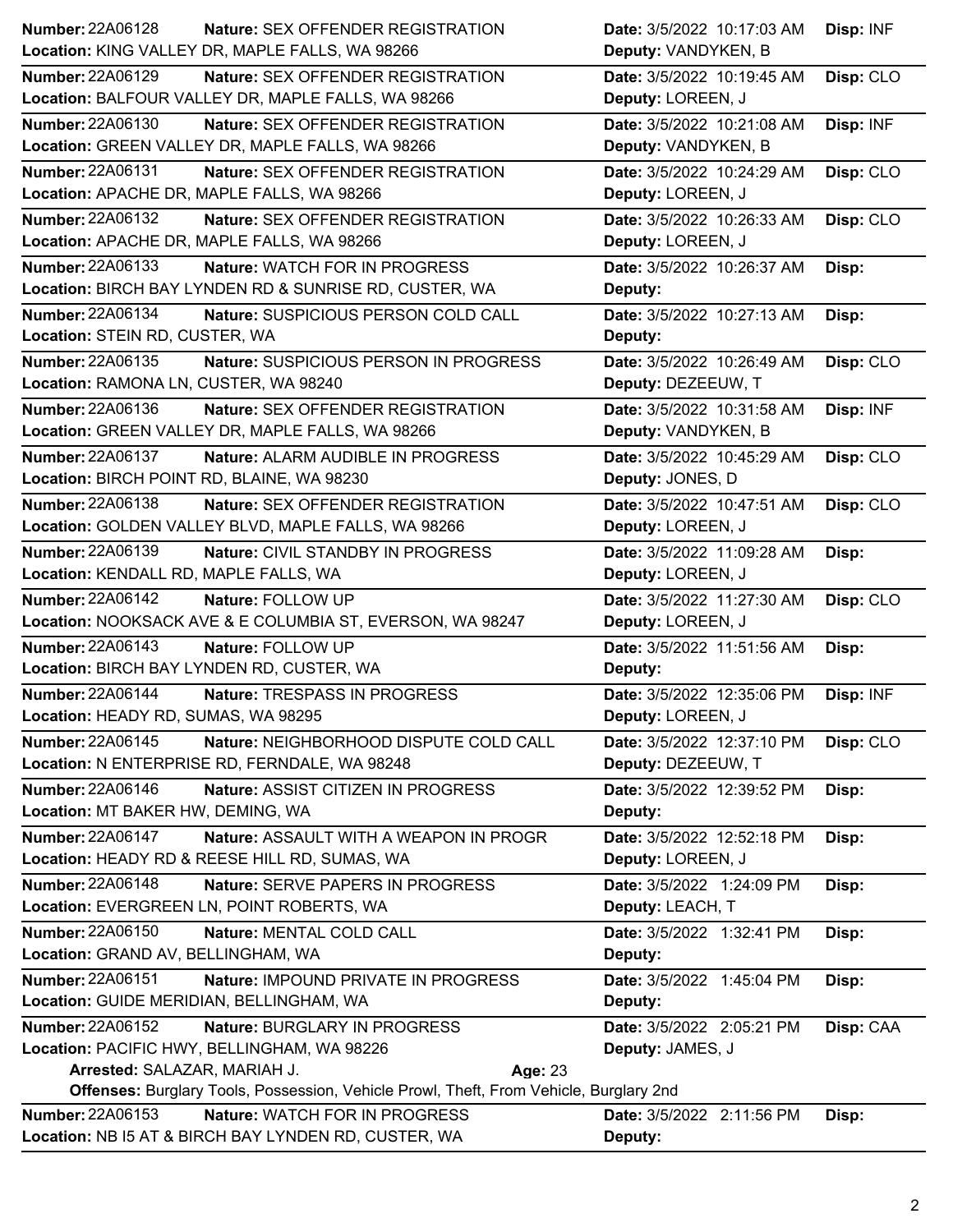| Number: 22A06154                                                  | Nature: SUSPICIOUS PERSON IN PROGRESS<br>Date: 3/5/2022 2:18:17 PM<br>Disp: |  |
|-------------------------------------------------------------------|-----------------------------------------------------------------------------|--|
| Location: PACIFIC HW, BELLINGHAM, WA                              | Deputy:                                                                     |  |
| <b>Number: 22A06156</b><br>Nature: VANDALISM COLD CALL            | Disp: CLO<br>Date: 3/5/2022 1:37:34 PM                                      |  |
| Location: MOSQUITO LAKE RD, DEMING, WA 98244                      | Deputy: BOYD, M                                                             |  |
| Number: 22A06157<br>Nature: WATCH FOR IN PROGRESS                 | Date: 3/5/2022 2:48:07 PM<br>Disp:                                          |  |
| Location: HARBORVIEW RD, BLAINE, WA                               | Deputy:                                                                     |  |
| <b>Number: 22A06158</b><br>Nature: WATCH FOR IN PROGRESS          | Date: 3/5/2022 2:50:46 PM<br>Disp:                                          |  |
| Location: NIELSEN AV, FERNDALE, WA                                | Deputy:                                                                     |  |
| Number: 22A06160<br>Nature: FOLLOW UP                             | Date: 3/5/2022 3:19:31 PM<br>Disp:                                          |  |
| Location: KELLY RD, BELLINGHAM, WA                                | Deputy: BROWN, E                                                            |  |
| Number: 22A06161<br>Nature: MVA NON BLKING/NON INJURY IN P        | Date: 3/5/2022 3:15:16 PM<br>Disp: CLO                                      |  |
| Location: MT BAKER HWY, NATIONAL FOREST, WA 98244                 | Deputy: VANDYKEN, B                                                         |  |
| Number: 22A06162<br>Nature: SUBJECT STOP                          | Date: 3/5/2022 3:20:20 PM<br>Disp: CLO                                      |  |
| Location: PACIFIC HWY, BELLINGHAM, WA 98226                       | Deputy: DEZEEUW, T                                                          |  |
| Number: 22A06163<br>Nature: SUSPICIOUS PERSON IN PROGRESS         | Date: 3/5/2022 3:17:01 PM<br>Disp:                                          |  |
| Location: MCALPINE RD, BELLINGHAM, WA                             | Deputy:                                                                     |  |
| Number: 22A06165<br>Nature: FOLLOW UP                             | Date: 3/5/2022 3:44:01 PM<br>Disp:                                          |  |
| Location: BRITTON RD, WA                                          | Deputy: BROWN, E                                                            |  |
| Number: 22A06166<br>Nature: NEIGHBORHOOD DISPUTE IN PROGRE        | Date: 3/5/2022 4:12:53 PM<br>Disp: CLO                                      |  |
| Location: MARIGOLD DR, BELLINGHAM, WA 98229                       | Deputy: WILSON, J                                                           |  |
| <b>Number: 22A06167</b><br>Nature: NEIGHBORHOOD DISPUTE IN PROGRE | Date: 3/5/2022 4:17:45 PM<br>Disp:                                          |  |
| Location: MARIGOLD DR, BELLINGHAM, WA                             | Deputy:                                                                     |  |
| Number: 22A06168<br>Nature: SEX OFFENDER REGISTRATION             | Date: 3/5/2022 4:50:53 PM<br>Disp: CLO                                      |  |
| Location: BLAINE RD, BLAINE, WA 98230                             | Deputy: JONES, K                                                            |  |
| <b>Number: 22A06169</b><br>Nature: SUSPICIOUS CIRCUMSTANCES IN PR | Date: 3/5/2022 4:53:36 PM<br>Disp: CLO                                      |  |
| Location: BENNETT DR & MARINE DR, BELLINGHAM, WA 98225            | Deputy: HIGH, M                                                             |  |
| Number: 22A06170<br>Nature: TRESPASS IN PROGRESS                  | Disp: CLO<br>Date: 3/5/2022 4:59:28 PM                                      |  |
| Location: CARON RD, DEMING, WA 98244                              | Deputy: WILSON, J                                                           |  |
| <b>Number: 22A06171</b><br>Nature: WATCH FOR IN PROGRESS          | Date: 3/5/2022 5:07:05 PM<br>Disp:                                          |  |
| Location: BARBO RD & KNEUMAN RD, SUMAS, WA                        | <b>Deputy:</b>                                                              |  |
| <b>Number: 22A06172</b><br>Nature: TRAFFIC STOP                   | Disp: CLO<br>Date: 3/5/2022 5:22:05 PM                                      |  |
|                                                                   |                                                                             |  |
| Location: COTTONWOOD AVE & BENNETT DR, BELLINGHAM, WA 98225       | Deputy: HIGH, M                                                             |  |
| Number: 22A06173<br>Nature: WATCH FOR IN PROGRESS                 | Date: 3/5/2022 5:26:32 PM<br>Disp:                                          |  |
| Location: HANNEGAN RD & WISER LAKE RD, LYNDEN, WA                 | Deputy:                                                                     |  |
| Number: 22A06174<br>Nature: NEIGHBORHOOD DISPUTE COLD CALL        | Disp: CLO<br>Date: 3/5/2022 5:40:30 PM                                      |  |
| Location: BASIN VIEW CIR, BELLINGHAM, WA 98229                    | Deputy: WILSON, J                                                           |  |
| Number: 22A06175<br>Nature: HARASSMENT COLD CALL                  | Disp: CLO<br>Date: 3/5/2022 5:49:45 PM                                      |  |
| Location: LOST LAKE LN, BELLINGHAM, WA 98229                      | Deputy: JAMES, J                                                            |  |
| Number: 22A06177<br>Nature: TRAFFIC HAZARD IN PROGRESS            | Date: 3/5/2022 5:55:43 PM<br>Disp:                                          |  |
| Location: CAIN LAKE RD & GLENHAVEN DR, SEDRO WOOLLEY, WA          | Deputy:                                                                     |  |
| <b>Number: 22A06178</b><br>Nature: ALARM AUDIBLE IN PROGRESS      | Disp: CLO<br>Date: 3/5/2022 6:10:05 PM                                      |  |
| Location: RONALD DR, BLAINE, WA 98230                             | Deputy: HENTZ, J                                                            |  |
| Number: 22A06180<br>Nature: TRAFFIC STOP                          | Date: 3/5/2022 7:18:29 PM<br>Disp:                                          |  |
| Location: GRANDVIEW RD & VISTA DR, FERNDALE, WA                   | Deputy: KLUTTS, C                                                           |  |
| Number: 22A06181<br>Nature: ASSIST CITIZEN IN PROGRESS            | Date: 3/5/2022 7:25:03 PM<br>Disp: CLO                                      |  |
| Location: PENCE AVE, BELLINGHAM, WA 98226                         | Deputy: JAMES, J                                                            |  |
| <b>Number: 22A06183</b><br>Nature: BURGLARY IN PROGRESS           | Date: 3/5/2022 7:50:04 PM<br>Disp: CLO                                      |  |